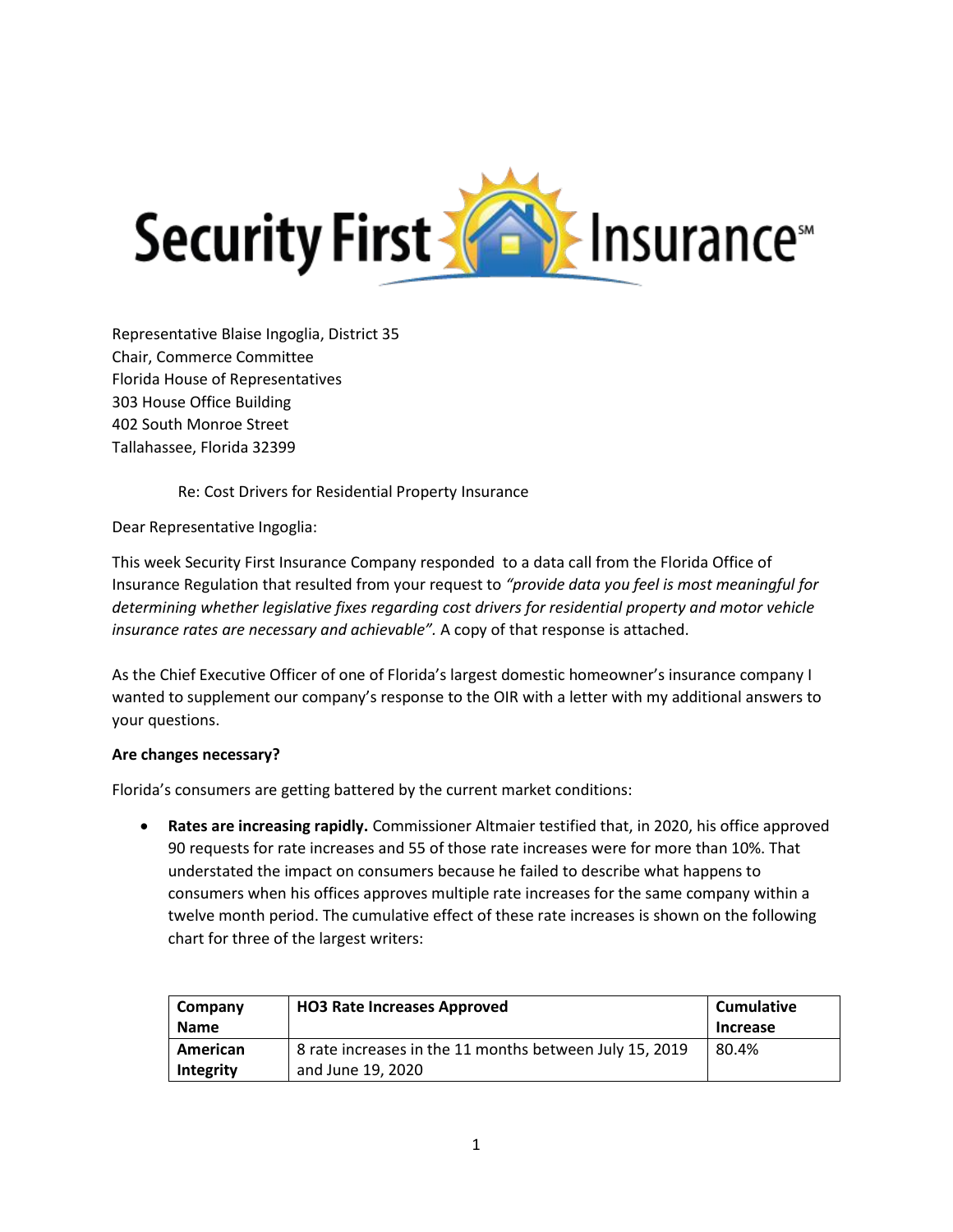| <b>Security First</b> | 4 rate increases in the 10 months between December 18,<br>2019 and October 10, 2020             | 50.3% |
|-----------------------|-------------------------------------------------------------------------------------------------|-------|
| <b>Tower Hill</b>     | 7 rate increases in the 13 and one-half months between<br>September 1, 2019 ad October 15, 2020 | 58.2% |

- **Consumers are paying the increased rates.** Between November 7, 2019 and January 25, 2021, Security First policyholders renewed 27,874 HO3 policies with an average premium increase of 42%. This was an increase of about \$50 per month for the average policyholder.
- **Rates paid by consumers are going to continue to increase because every homeowners insurance company in Florida has additional rate increases pending or in the process of being filed.** Commissioner Altmaier did not quantify the number of pending rate increases in his remarks to your committee.
- **Thousands of consumers are being adversely affected by non-renewals.** In 2020, Security First non-renewed 5,066 policies that were near the coast to reduce the amount of catastrophe reinsurance the company was required to purchase. That effort was successful in reducing the amount of catastrophe reinsurance needed by \$500 million. In addition, Security First nonrenewed 4,149 policies that were identified as insuring homes with roofs or other conditions that no longer met the company's guidelines. In 2021, Security First expects to non-renew about 100 policies per month to further reduce the need for reinsurance and to improve underwriting results. Other Florida companies are taking similar actions.
- **Consumers are finding fewer companies that are willing to insure their homes.** People's Trust Insurance Company ceased writing new business in September, 2020 and Southern Fidelity Insurance Company stopped writing new business this week. As noted by Commissioner Altmaier in his presentation, other companies have limited their writing of new business to newer homes or homes in areas of the state which seem to be the most profitable.
- **Thousands of consumers are becoming victims of insurance fraud every year.** In the six years between FY 2014/2015 and FY 2019/2020 the number of fraud referrals involving homeowners' insurance reported to the Division of Investigative and Forensic Services has increased from 832 in FY 2014/2015 to 1,917 in FY 2019/2020. That is an increase of 130%. While there have been some arrests for insurance fraud, the length of time that it takes to stop a fraudster leaves hundreds of victims behind. For example, Carlson Enterprises, LLC., a roofing contractor, was first reported to the Division of Insurance Fraud in 2011. The State of Florida did not seem to take much notice of the company until a TV station in Jacksonville ran a story on Carlson in 2017. After receiving 72 complaints from consumers, the Attorney General filed a lawsuit against the company. It was not until 2019 that the owners of the company were arrested. Prosecutors in Duval County identified 43 cases where the company took deposits for roof repairs or replacements and never completed any work. Prosecutors in Volusia County identified 58 cases between 2016 and 2018 where the company took deposits for roof repairs and did not work. Prosecutors identified another 15 cases where subcontractors completed roof repairs and were never paid by Carlson.
- **Consumers being represented by attorneys are experiencing unreasonable delays in the settlement of their claims.** To measure the delay, Security First analyzed all the lawsuits filed against the company between January 1, 2017 and January 31, 2021. The total number of lawsuits reviewed was 10,785. About one half of the lawsuits, 5,130 involved catastrophe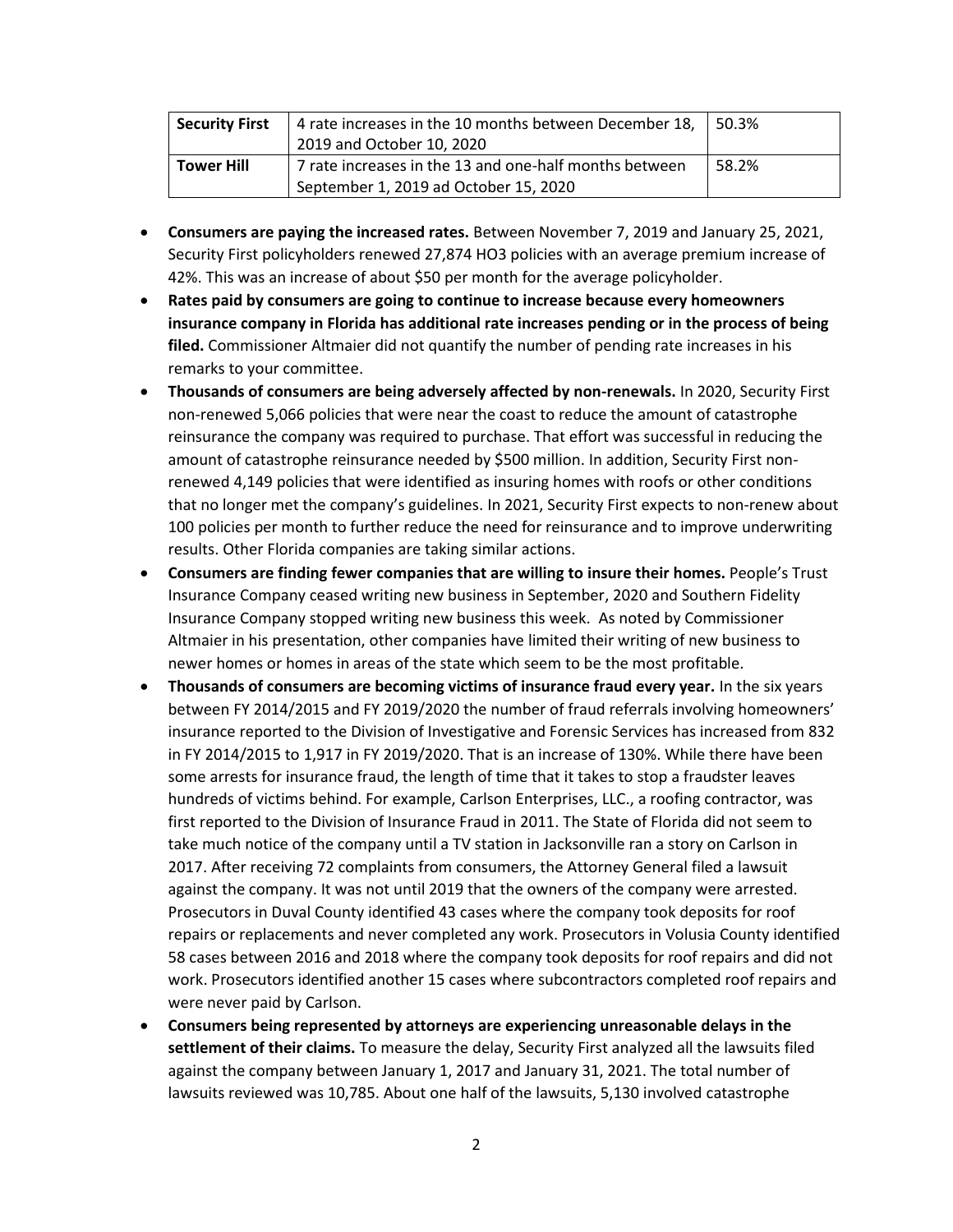claims, both hurricane and non-hurricane catastrophe (i.e. tornado, straight-line wind, hail). As you might expect, 88% of those claims were the result of wind damage to the home. The other half of the lawsuits, 5,665, involved non-catastrophe losses (72% of those lawsuits were water claims). The analysis revealed that the first cause of the settlement delay was simply the delay in filing the lawsuit. 61% of the lawsuits relating to catastrophe claims were filed more than one year after the date of loss. 41% of the lawsuits involving non-cat claims were filed more than one year after the date of loss. The second cause of the delay in settling these litigated claims is simply the time spent in discovery and litigating these claims. The cycle time on the lawsuits filed against Security First since January 1, 2017 is broken down as follows:

| <b>Cycle Time</b>             | # of Cat Suits | %       | <b>Non-Cat</b> | %       |
|-------------------------------|----------------|---------|----------------|---------|
|                               |                |         | <b>Suits</b>   |         |
| <b>Closed within One Year</b> | 2.017          | 39.32%  | 2.468          | 43.64%  |
| <b>Closed over One Year</b>   | 1.018          | 19.84%  | 1,612          | 28.51%  |
| <b>Open</b>                   | 2.095          | 40.84%  | 1,575          | 27.85%  |
| <b>Total</b>                  | 5,130          | 100.00% | 5,655          | 100.00% |

I think the negative impacts on consumers described above make it necessary for the legislature to act.

## **What are the cost drivers of higher rates?**

- **1) Reinsurance –** Catastrophe excess of loss reinsurance in the biggest cost of operating a Florida reinsurance company. Typically, a Florida Company spends between 25% on 40% of its gross revenue on reinsurance. Commission Altmaier testified that reinsurance costs added 6% to insurance rates in 2019 and another 8% to rates in 2020. And, Commissioner Altmaier testified that these reinsurance costs are going to increase again in 2021 because of the adverse loss development from prior years. The Florida Hurricane Catastrophe Fund (FHCF) created by the legislature in 1993 provides about 25% of Florida's catastrophe excess of loss reinsurance coverage on terms established by the Florida legislature. A white paper issued by the Federal Association for Insurance Reform last month describes ways in which the FHCF could be changed to reduce the cost of reinsurance to benefit consumers.
- **2) Litigation –** Barry Gilway of Citizens described for your committee how litigation was affecting the homeowners insurance market. Here's some key points:
	- According to DFS, the number of lawsuits filed against Florida homeowners insurance companies has increased 16,610 in 2014 to 63,667 in 2020. That's an increase of 283% in seven years,
	- Security First's analysis of litigation filed against it revealed the following:
		- **a)** 10,603 of the 129,308 claims filed against Security First between January 1, 2017 and December 31, 2020 were represented by an attorney. That is only 8.2% of all claims file during that four-year period. However, the rate of representation is going up. It was only 6.17% in 2017, hit 12.75% in 2019, and dropped back to 8.43% in 2020.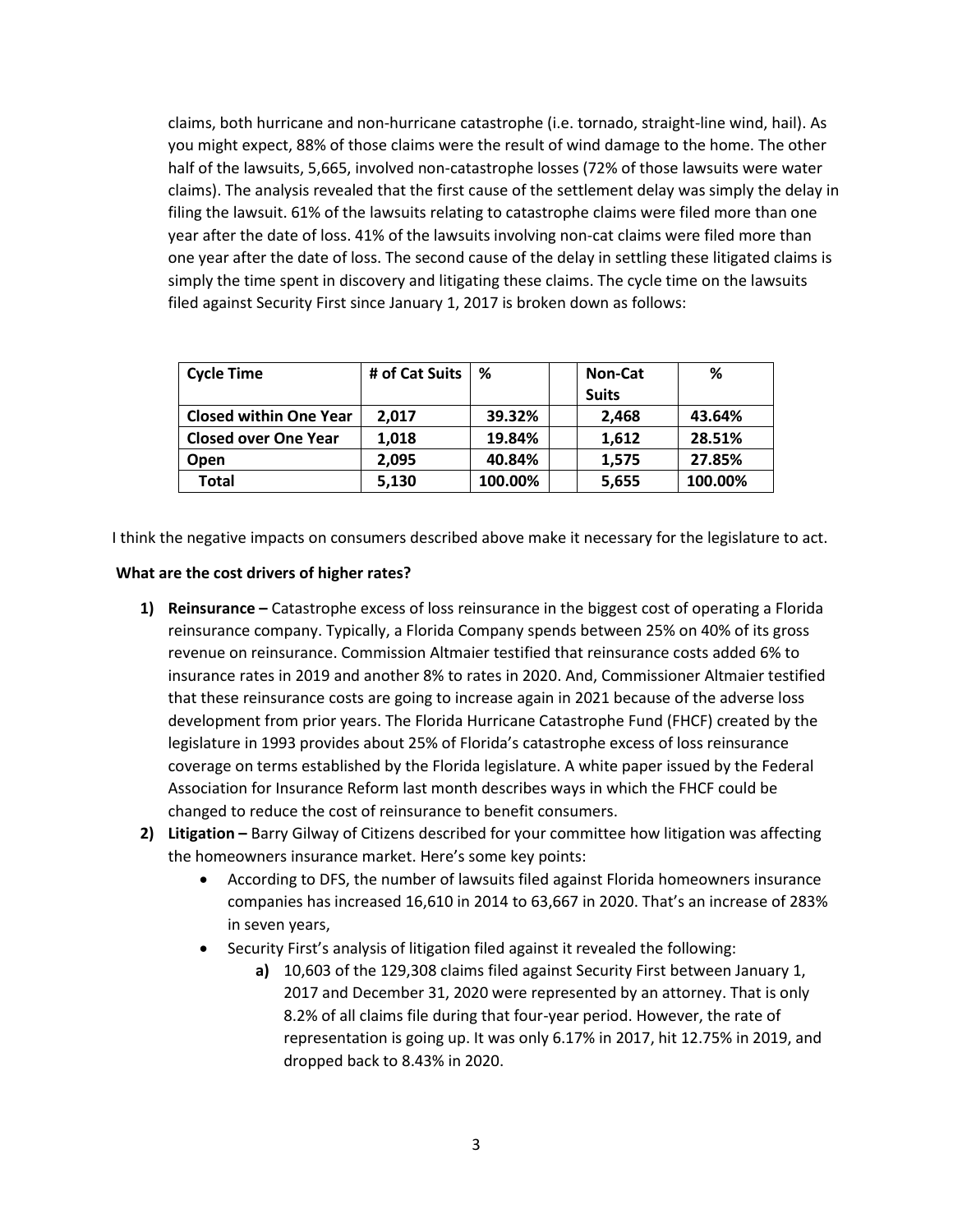**b)** Litigated claims have cost Security First \$422.8 million since January 1, 2017. That's 27% of total claim costs of \$1.576 billion between January 1, 2017 and December 31, 2020. The percentage of claim dollars spent on litigated claims has increased every year:

| Year         | Cost of       | <b>Cost of Non-</b>     | <b>Total Cost</b> | Litigated            |
|--------------|---------------|-------------------------|-------------------|----------------------|
|              | Litigated     | <b>Litigated Claims</b> |                   | <b>Claim Cost as</b> |
|              | <b>Claims</b> |                         |                   | a % of Total         |
| 2017         | \$53,200,000  | 310,000,000<br>\$       | 362,200,000<br>\$ | 15%                  |
| 2018         | \$127,100,000 | 354,000,000<br>\$       | 462,500,000<br>S  | 27%                  |
| 2019         | \$122,600,000 | 275,000,000<br>S        | 397,700,000<br>S  | 31%                  |
| 2020         | \$119.900,000 | 232,900,000<br>\$       | 352,800,000<br>Ś  | 34%                  |
| <b>Total</b> | \$422,800,000 | \$1,153,400,000         | \$1,576,200,000   | 27%                  |

- **c)** Attorney representation at first notice of loss or within two weeks of reporting a claim has risen from 3.56% in 2017 to 40.94% in 2020. This seems to be a strong indication that attorneys are more actively involved in soliciting claims today than they were several years ago.
- **d)** The rate of litigation, the number of claims divided by the number of lawsuits, for non-hurricane claims has doubled. On an accident year basis (where the claim and the related lawsuit are matched to the date of loss rather than to the date reported or filed), the rate of non-cat litigation increased from 4.91% in 2013 to 9.79% in 2019.
- **e)** The rate of litigation on hurricane claims has gone up faster than the rate of litigation on non-hurricane claims:
	- I. Hurricane Matthew litigation rate 3.01%
	- II. Hurricane Irma litigation rate 7.30%
	- III. Hurricane Michael litigation rate 12.32%
- f) Claims represented by an attorney are reported much slower than claims without attorney representation. A review of 168,095 claims reported to Security First between January 1, 2015 and January 31, 2021 showed:
	- I. 19% of the hurricane claims represented by an attorney are reported more than one year after the hurricane. Only 2% of the hurricane claims without attorney representation are reported more than one year after the hurricane.
	- II. 31% of the non-hurricane claims represented by an attorney are reported more than one year after the reported date of loss. For non-hurricane claims without attorney representation, only 2% are reported more than one year after the date of loss.
- **3) Non-hurricane water losses** In Barry Gilway's presentation to your committee he noted that in 2021 Citizens expected to incur almost \$200 million in losses related to water claims reported from insureds with an HO3 policy. These water losses were expected to add 29.4% to Citizens loss ratio in 2021. The experience at Florida's private insurance companies is similar. After the cost of reinsurance, a Florida insurance company's largest expense is for water leaking from pipes, water heaters, appliances, or air conditioning units. Collectively, the insurance industry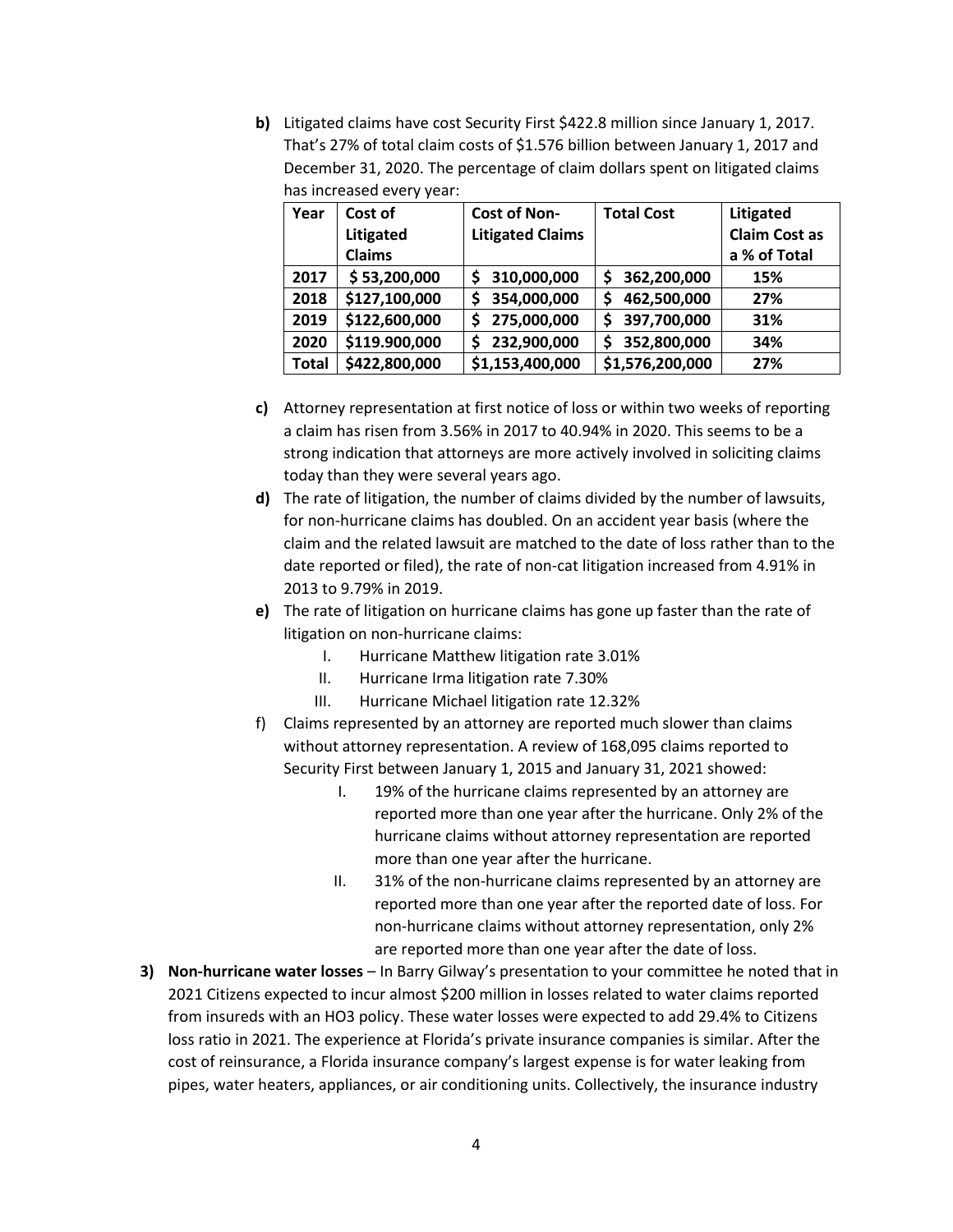refers to these claims as non-hurricane water losses. From January 1, 2017 to December 31, 2020, Security First had the following experience with these types of claims:

- 32,403 claims were reported. 3,104 of those claims, 9.58% of the number reported, were litigated. The litigation rate on these claims was higher than the litigation rate on claims with a different cause of loss.
- Security First incurred \$363 million in losses on these water claims. 30% of the incurred loss, \$107 million, was related to the 9.58% of claims litigated.
- The average cost of a non-litigated water claim was \$8,719.
- The average cost of a litigated non-hurricane water claim was \$34,556.
- Water claims added 24.4% to Security First's non-hurricane loss ratio over the four-year period. That's almost one half of Security First's total non-hurricane loss ratio of 54.1%.
- **4) Non-hurricane wind losses –** Tornadoes and other windstorms that don't reach the status of a hurricane have become increasingly frequent in Florida. In terms of Security First's loss ratio these storms contributed almost three times more in losses to the financial results of 2020 than they did in 2017:

| Year | Loss Ratio |
|------|------------|
| 2017 | 7.3%       |
| 2018 | 6.2%       |
| 2019 | 11.5%      |
| 2020 | 20.4%      |

- **5) Roof Claims –** Roof damage is caused by wind, hail, lightning, and falling trees. To answer the OIR's data call, Security First analyzed the estimated damage reports from 129,308 claims reported between January 1, 2017 and December 31,2020 to determine how many of those claims included estimated damage to the roof. That analysis revealed 48,908 claims that included damage to the roof. These claims were broken down as follows:
	- Roof damage was found on 58.4% of the 51,524 hurricane claims reviewed
	- Roof damage was found on 24.2% of the 77,784 non-hurricane claims reviewed

 Commissioner Altmaier in his presentation to your committee described the unprecedented amount of solicitation that roofing companies are doing in Florida communities to generate business. The solicitation occurs by direct mail, advertising on radio and television, and by simply knocking on doors to offer a "free" inspection.

This case from Fort Meyers is typical:

- September 10, 2017 Hurricane Irma hits Fort Meyers and does a small amount of damage to insureds roof. The roof is repaired by a local handyman and there is no interior damage in the home.
- July 27, 2018 After speaking with her neighbor and a representative of a roofing company, insured signs an AOB. The representative of the roofing company is not a licensed public adjuster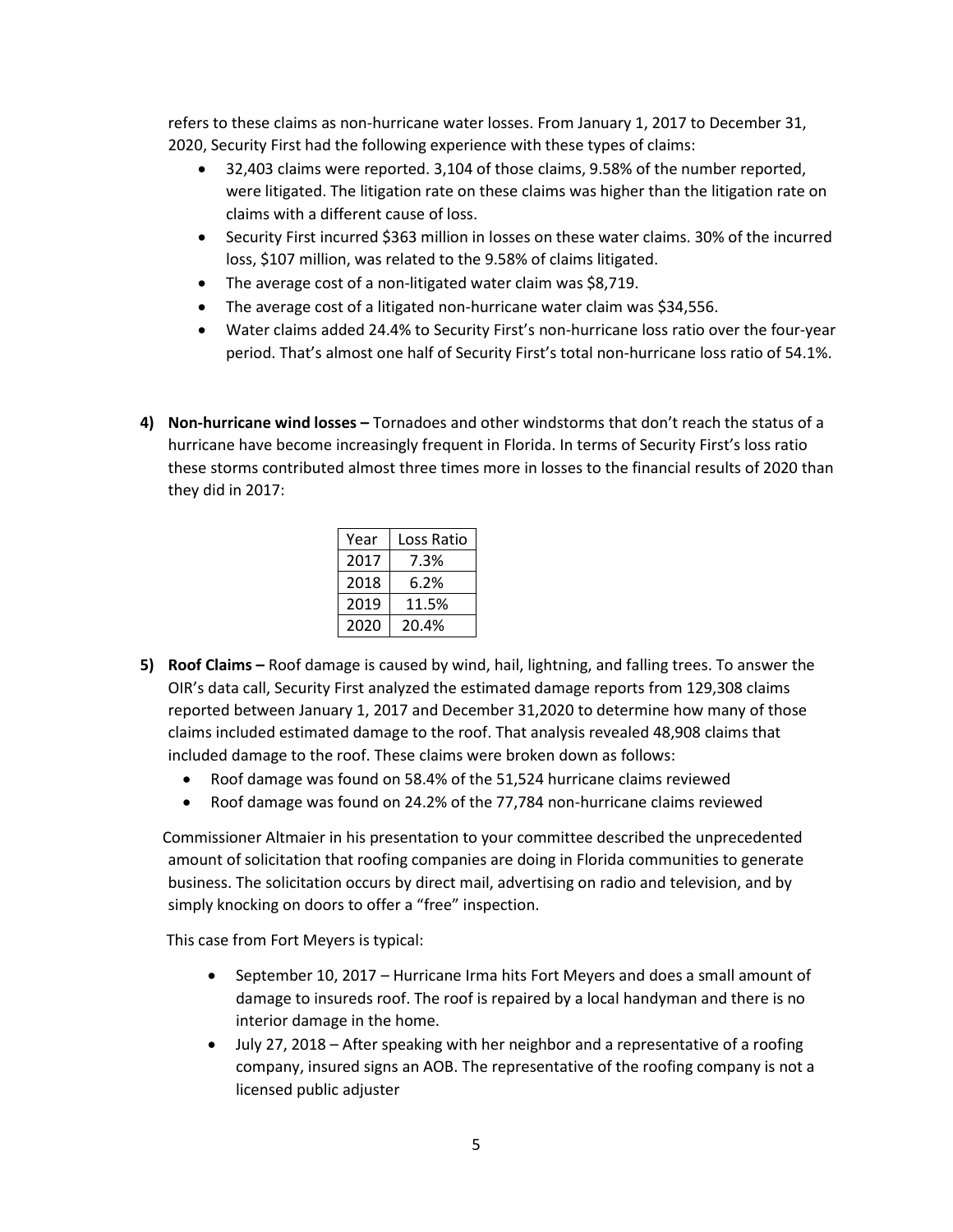- Security First inspects the home and determines that the damages do not exceed the hurricane deductible of \$35,700.
- Contractor submits a bid for damages totaling \$223,108.92.
- January 26 to January 28, 2021 case is tried in Fort Meyers. During the trial, the person who solicited the AOB admitted that he is self-employed and makes his money by soliciting leads for the roofing company and splitting the profits on any successful claim 50/50 with the roofing company. The solicitor testified that he made \$250,000 in 2018 and \$255,000 in 2019 soliciting claims on behalf of the roofing company.
- On January 28, 2021, the six person jury rules in favor of Security First by determining that the damages caused by Hurricane Irma did not exceed the amount of the hurricane deductible.

Trials for similar cases in southwest Florida are pending.

## **What's achievable?**

Between 2006 and 2010, Florida insurance carriers were faced with hundreds of sinkhole claims. Millions of dollars in losses were paid and very few homes were repaired. Insurance rates increased dramatically. The legislature responded by passing SB 408. The bill made several significant changes in the law. Among the changes:

- The statute of limitations was shortened to two years.
- Public adjusters' fees paid by Citizens were limited to a percentage of the payment amount that exceeded the original offer of settlement
- Loss payments were limited to the actual cash value of the structure and the insured was required to sign a contract for the repair of the house within 90 days of the initial payment. Repairs were required to be completed in 90 days.
- Damage to property outside the house like patios and driveways was not covered under the new policies providing coverage for sinkhole losses.

After the passage of SB 408, losses decreased and as required by law, the decrease in loss costs was reflected in rate decreases for consumers.

Florida's Consumer Advocate Tasha Carter has made several suggestions for changes in the law to benefit Florida's consumers. I have attached a copy of her suggestions to this letter.

In addition, the Federal Association of Insurance Reform (FAIR) has made several suggestions to reduce rates paid by consumers and speed up the settlement of claims. Senators Boyd and Brandes have passed bills out of substantive committees in the Senate which would help consumers. HB 717 by Representative Clemons would crack down on the unlicensed practice of public adjusting being done on a routine basis across Florida to solicit late reported and questionable roof claims.

I will not summarize the ideas being put forward in these white papers or filed pieces of legislation. I would simply ask you and your committee to review all those suggestions this session and do what you feel is best for Florida's consumers.

Sincerely,